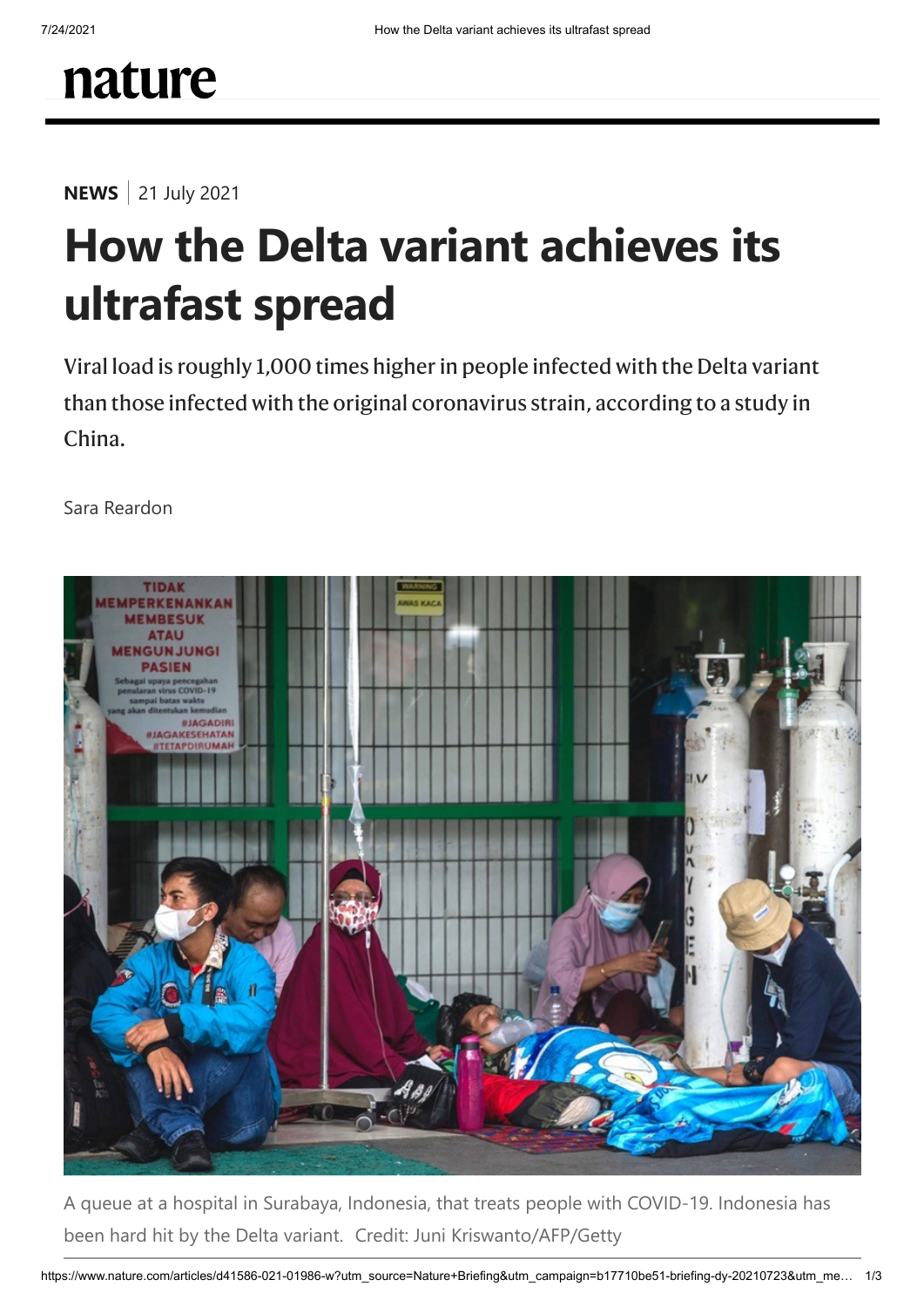Since first appearing in India in late 2020, the Delta variant of SARS-CoV-2 has become the predominant strain in much of the world. Researchers might now know why Delta has been so successful: people infected with it produce far more virus than do those infected with the original version of SARS-CoV-2, making it very easy to spread.

According to current estimates, the Delta variant could be more than twice as transmissible as the original strain of SARS-CoV-2. To find out why, epidemiologist Jing Lu atthe Guangdong Provincial Center for Disease Control and Prevention in Guangzhou, China, and his colleagues tracked 62 people who were quarantined after exposure to COVID-19 and who were some of the first people in mainland China to become infected with the Delta strain.

The team tested study participants' 'viral load'  $-$  a measure of the density of viral particles in the body  $-$  every day throughout the course of infection to see how it changed over time. Researchers then compared participants' infection patterns with those of 63 people who contracted the original SARS-CoV-2 strain in 2020.

In a preprint posted [1](#page-2-0)2 July<sup>1</sup>, the researchers report that virus was first detectable in people with the Delta variant four days after exposure, compared with an average of six days among people with the original strain, suggesting that Delta replicates much faster. Individuals infected with Delta also had viral loads up to 1,260 times higher than those in people infected with the original strain.



**Deltacoronavirusvariant: [scientistsbraceforimpact](https://www.nature.com/articles/d41586-021-01696-3)**

The combination of a high number of viruses and a short incubation period makes sense as an explanation for Delta's heightened transmissibility, says epidemiologist Benjamin Cowling at the University of Hong Kong. The sheer amount of virus in the respiratory tract means that [superspreading](https://www.nature.com/articles/d41586-021-00460-x) events are likely to infect even more people, and that people might begin spreading the virus earlier after they become infected.